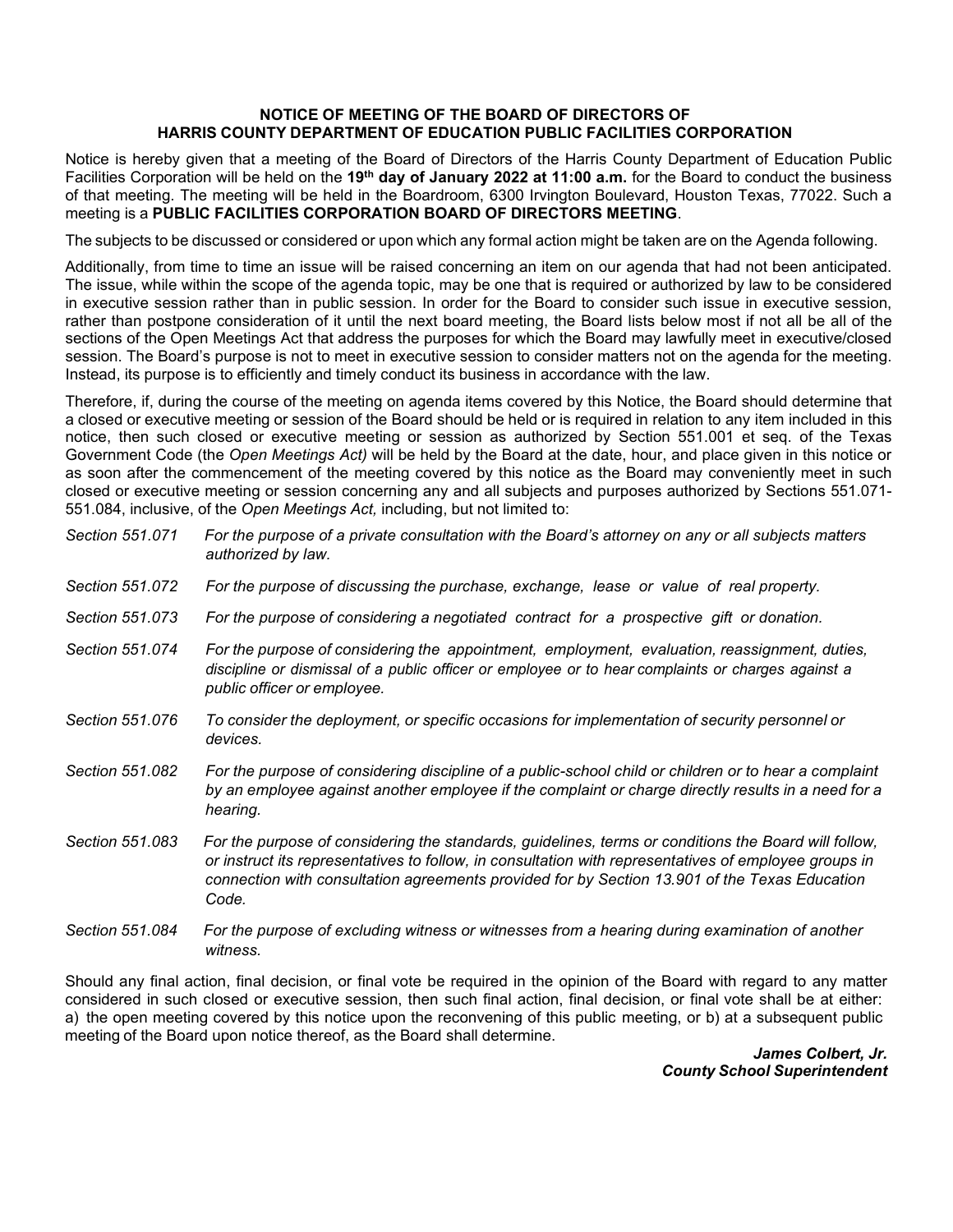

## **Public Facilities Corporation Board of Directors Meeting Date: January 19, 2022 Time: 11:00 a.m. Location: 6300 Irvington Boulevard, Houston, TX 77022**

The **Public Facilities Corporation Board of Directors** of the Harris County Department of Education will meet in a Called Meeting at **6300 Irvington Boulevard, Houston, TX 77022,** in the Boardroom, on January 19, 2022, at 11:00 a.m.

## **ACTION ITEMS:**

- 1. Come to order.
- 2. Open Forum Gov't Code 551.003(5) Public Participation
- 3. Consider approval of the minutes for the Nov 17, 2021 PFC Meeting.
- 4. Consideration and Approval on Trust Agreement and attorney fees as necessary for the Harris County Department of Education Public Facility Corporation Lease Revenue Refunding Bonds, Series 2014; Regarding the HP East Property as guaranty to the Bonds; and Containing Other Matters Related Thereto.
- 5. Approval of purchase of furniture (RFP # 19/033MJ) for ABS East Project in the amount of **\$477,915.93** from maintenance notes and approving a budget amendment of funds from the Irvington Project Maintenance Notes.
- 6. Ratification of project-related contracts under \$50,000 as authorized by administration:
	- a. MultiVista (RFP # 18/016CG-01) in the amount of **\$27,235** for ABS East Project
	- b. ERC (RFP # 20/017 MR-09) in the amount of **\$3,500** for Adult Ed Project
	- c. HTS Consultants (RFP # 19/049YR) in the amount of **\$46,114** HP East Project
- 7. Approval of Budget Amendment to the HP East Project in the amount of **\$422,102** from the maintenance notes in Irvington Project and delegating authority to the Superintendent and/or his designee to adjust the above-listed project budgets as necessary.
- 8. Approval of Local Construction Fund Budget Amendment in the amount of **\$700,705** in the Fund 696(1) fund balance and transfer to Fund 695(2), and appropriate **\$700,705 and \$631,926** from Fund 695(2) fund balance to use maintenance notes for local construction projects and make local funds available for other projects that are not maintenance note restricted.
- 9. Consideration and possible action regarding the sale/disposal of the property located at 600 Crosstimbers, Houston, Texas 77022